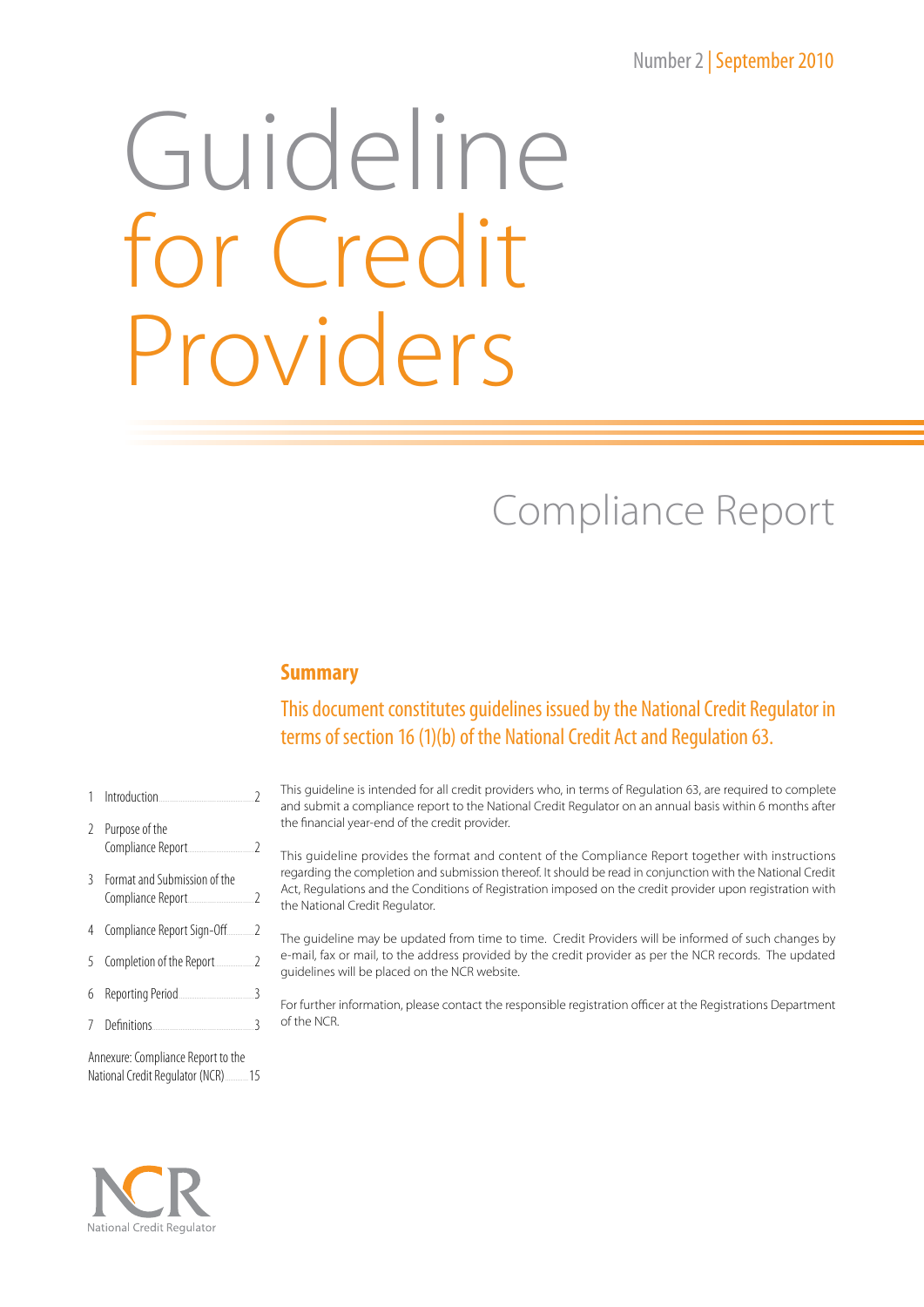#### **1. Introduction**

In terms of Regulation 63 of the Regulations made in terms of the National Credit Act, 34 of 2005, a credit provider must complete and submit a Compliance Report to the National Credit Regulator on an annual basis within 6 months after the financial year-end of the credit provider.

The National Credit Regulator is required to issue guidelines on the format and content of the Compliance Report.

#### **2. Purpose of the Compliance Report**

The purpose of the Compliance Report is for management of the credit provider to confirm whether the credit provider conducts its operations in accordance with the requirements of the National Credit Act, the Regulations and the Conditions of Registration imposed upon the credit provider.

#### **3. Format and Submission of the Compliance Report**

The Compliance Report shall take the format of the document annexed hereto. The credit provider shall complete the Compliance Report in full. This must be submitted for the reporting period to the Registrations Department of the National Credit Regulator at the following address:

| Physical address                         | Postal address |
|------------------------------------------|----------------|
| 127 - 15 <sup>th</sup> Road, Randjespark | P.O. Box 209   |
| Midrand                                  | Halfway House  |
| 1685                                     | 1685           |
|                                          |                |

#### **4. Compliance Report Sign-Off**

The Compliance Report sign-off section must be signed and each page of the Compliance Report must be initialled by the credit provider, or in the case of a legal entity, by the Chief Executive Officer, duly authorised thereto. If these parties are not available to sign the Compliance Report, responsibility may be formally delegated to a senior staff member to sign for and on behalf of the credit provider or Chief Executive Officer.

#### **5. Completion of the Report**

The format of the report provides for four possible answers to each question in four separate columns, namely "Yes", "No", "Area for Improvement" and "Not applicable".

Where any of the columns are shaded in grey in respect of a particular question, that option may not be selected by the credit provider as an answer.

The answer "Yes" serves to indicate a positive answer to a question.

The answer "No" serves to indicate a negative answer to a question.

The answer "Area for Improvement" serves to indicate instances where a credit provider's procedures are not adequate or fully effective in ensuring compliance with the Act and / or Regulations and require some development, but have not or are not likely to result in significant instances of non-compliance.

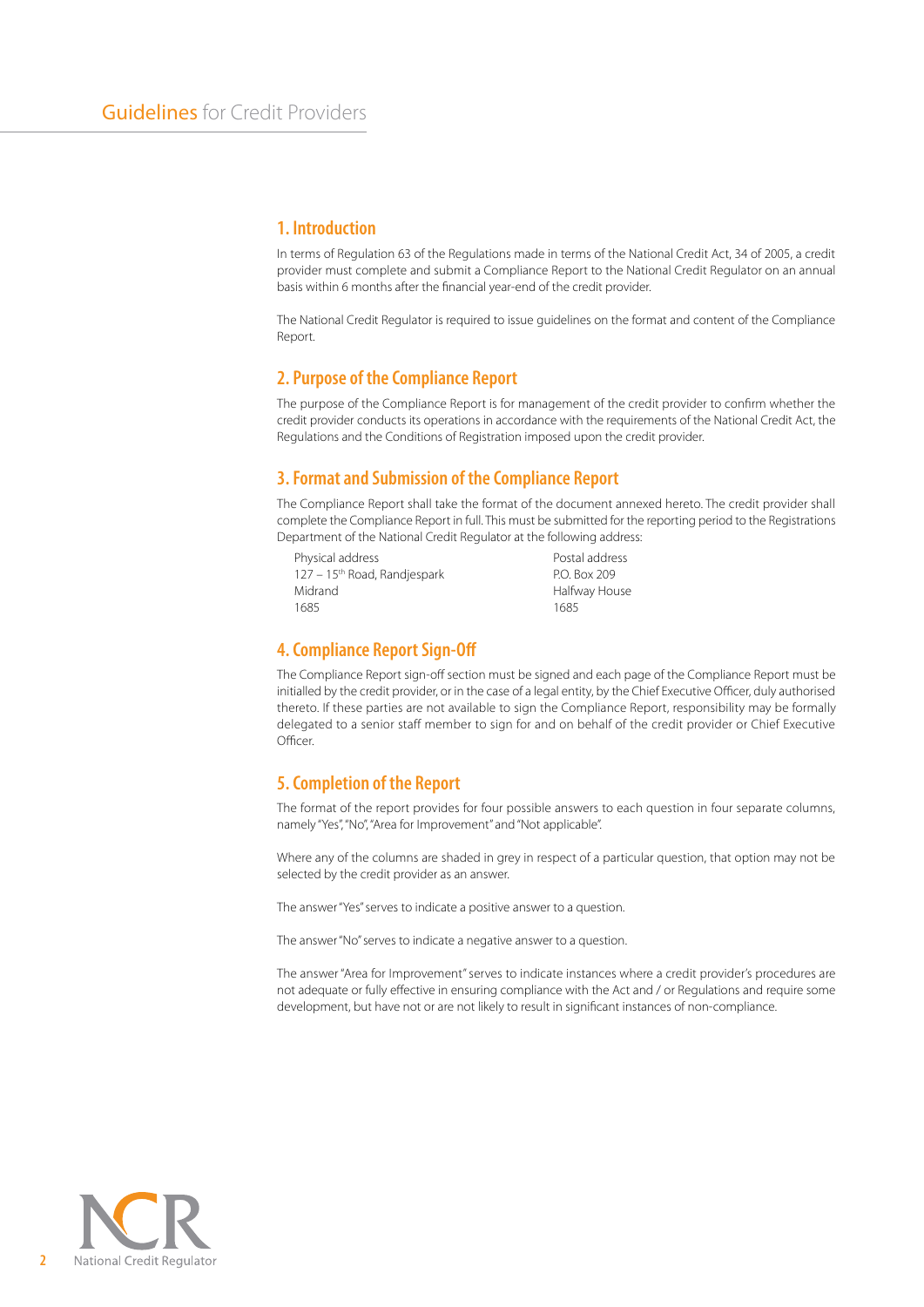The answer "Not Applicable" is only intended for those credit providers to whom the relevant Section or Regulation of the Act does not apply. If the credit provider selects the option not applicable, the credit provider must provide the reason why the question is not applicable in an annexure and attach the annexure to the Compliance Report. The number of the annexure must be noted in the column "Annexure No." alongside the question.

When answering questions relating to monitoring, the Credit Provider may rely on monitoring conducted by internal and external stakeholders such as management, compliance, internal audit and external auditors.

Please note that a credit provider that records answers that indicate non-compliance or areas for improvement is expected to maintain a compliance management plan that must include management action to address the aforementioned together with timeframes relating thereto. This should be kept updated for progress that is made towards addressing the non-compliance or areas for improvement and should be available for consideration by assurance stakeholders in respect of any assurance engagement that is required in terms of Regulations 67 and 68.

The National Credit Regulator may request credit providers to supply a description of the management action referred to above as required by the National Credit Regulator for the purposes of supervision of the credit provider.

#### **6. Reporting Period**

The reporting requirement in terms of Regulation 63 is effective from 1 January 2011. The report must be submitted by the credit provider to the National Credit Regulator within 6 months of the credit provider's financial year-end for the financial year ending after 1 January 2011.

For example:

- • Credit providers with a year-end 30 November 2010 will be required to submit their first report for the financial year ending 30 November 2011 and the report will be due by 31 May 2012. This report will cover compliance for the financial year ending 30 November 2011.
- • Credit providers with a year-end 30 June 2011 will be required to submit their first report by the 31 December 2011. This report will cover compliance for the financial year ending 30 June 2011.
- Credit providers with a year-end 28 February 2011 will be required to submit their first report by 31 August 2011. This report will cover compliance over the financial year ending 28 February 2011.

#### **7. Definitions**

All reference to the Act shall mean the National Credit Act No 34 of 2005.

All references to the Regulations shall mean Regulations No R. 489 made in terms of the National Credit Act.

All references to the Credit Provider shall mean the Credit Provider in respect of whom the report is to be completed.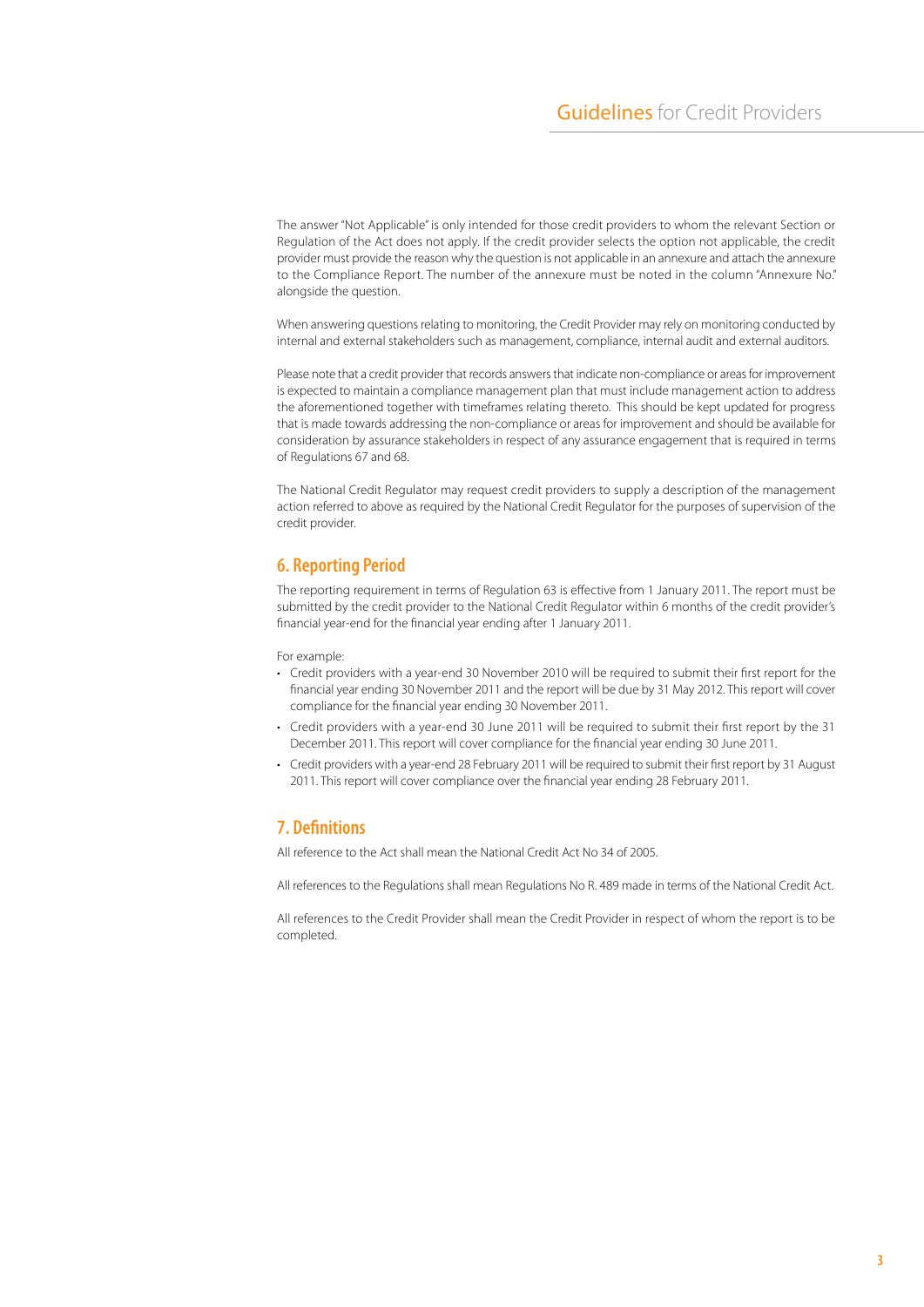## **Compliance Report to the National Credit Regulator (NCR)**

*In terms of Regulation 63(1)*

*NCR Postal Address: P.O. Box 209, Halfway House, 1685 NCR Physical Address: 127 – 15th Road, Randjespark, Midrand, 1685*

| Name of credit provider: |  |  |  |  |  |  |
|--------------------------|--|--|--|--|--|--|
| Registration number:     |  |  |  |  |  |  |
| Reporting period:        |  |  |  |  |  |  |
|                          |  |  |  |  |  |  |

Type of credit provider:

| 3ank            | Developmental | Life insurance | Micro lender |  |
|-----------------|---------------|----------------|--------------|--|
| Motor financier | I Pawnbroker  |                | :her         |  |
|                 |               |                |              |  |

| <b>Relevant Section</b><br>/Regulation       | Question No. |                                                                                                                                                                                                                                                                                                                                              | Yes | S | Improvement<br>Area for | <b>Not Applicable</b> | Annexure No. |
|----------------------------------------------|--------------|----------------------------------------------------------------------------------------------------------------------------------------------------------------------------------------------------------------------------------------------------------------------------------------------------------------------------------------------|-----|---|-------------------------|-----------------------|--------------|
|                                              |              | <b>Section A: Registration and Conditions of Registration</b>                                                                                                                                                                                                                                                                                |     |   |                         |                       |              |
| s <sub>47</sub>                              | 1.1          | Is the credit provider a bank, mutual bank or other<br>institution licensed to take deposits? If the answer is<br>No, please answer questions 1.2 to 1.5 below.                                                                                                                                                                              |     |   |                         |                       |              |
| 547(2)                                       | 1.2          | Has any natural person who exercises general<br>management or control of the credit provider,<br>whether alone or with others, become disqualified<br>from individual registration as contemplated in<br>section 46(3)?                                                                                                                      |     |   |                         |                       |              |
| 547(3)                                       | 1.3          | If the answer to Question 1.2 is Yes - Has the natural<br>person advised the National Credit Regulator thereof<br>in terms of section 47(3)?                                                                                                                                                                                                 |     |   |                         |                       |              |
| 547(5)                                       | 1.4          | Has any natural person who acquired a financial<br>interest in the credit provider, whether alone or<br>with others, become disqualified from individual<br>registration as contemplated in section 46(3)?                                                                                                                                   |     |   |                         |                       |              |
| 547(3)                                       | 1.5          | If the answer to Ouestion 1.4 is Yes - Has the natural<br>person advised the National Credit Regulator thereof<br>in terms of section 47(3)?                                                                                                                                                                                                 |     |   |                         |                       |              |
| s 48 &<br>Conditions<br>оf<br>registration   | 1.6          | Did the credit provider provide a report to the<br>National Credit Regulator on the anniversary date<br>of its registration detailing its compliance with the<br>relevant industry code or legislation in respect of<br>Broad-based Black Economic Empowerment?                                                                              |     |   |                         |                       |              |
| $s$ 48 &<br>Conditions<br>of<br>registration | 1.7          | Did the credit provider, on the anniversary date of its<br>registration, submit to the National Credit Regulator<br>copies of scorecards completed or assessments<br>issued by an accredited verification agency as<br>contemplated in the relevant industry code or<br>legislation in respect of Broad-based Black Economic<br>Empowerment? |     |   |                         |                       |              |
| s 48                                         | 1.8          | When applying for registration to the National<br>Credit Regulator, did the credit provider make<br>commitments in respect of combating over-<br>indebtedness in accordance with section 48(1)(b)?                                                                                                                                           |     |   |                         |                       |              |

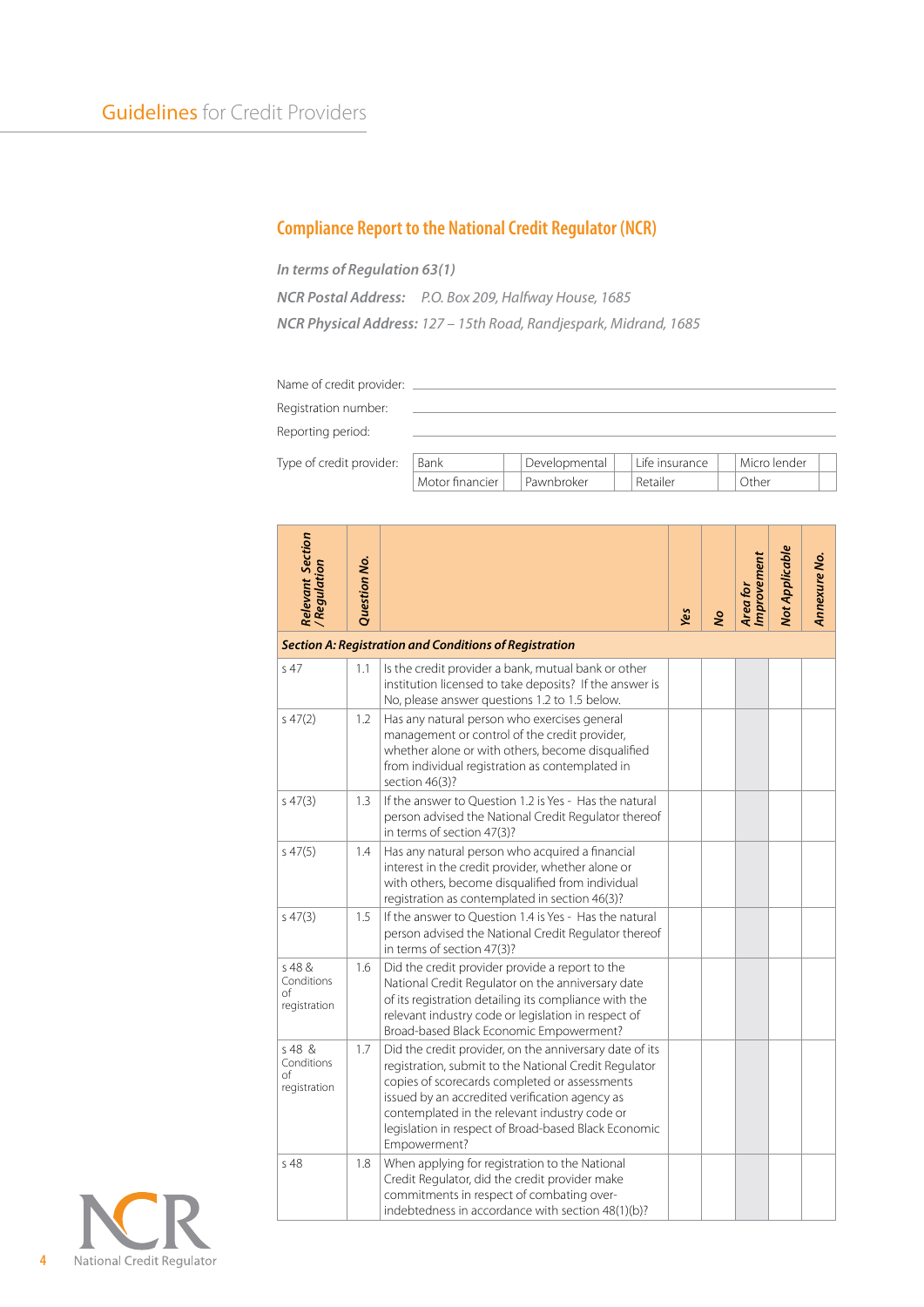| s 48 &<br>Conditions<br>of<br>registration | 1.9  | If the answer to question 1.8 is Yes, provide a report<br>detailing progress made by the credit provider in<br>combating over-indebtedness and the intentions<br>of the credit provider for the forthcoming reporting<br>period. Attach the report as an annexure and<br>indicate the annexure number.                                                                                                                                                                                                                                                                                                                   |  |  |  |
|--------------------------------------------|------|--------------------------------------------------------------------------------------------------------------------------------------------------------------------------------------------------------------------------------------------------------------------------------------------------------------------------------------------------------------------------------------------------------------------------------------------------------------------------------------------------------------------------------------------------------------------------------------------------------------------------|--|--|--|
| 548 &<br>Conditions<br>of<br>registration  | 1.10 | Does the credit provider have procedures in place to<br>comply with the conditions of registration imposed<br>by the National Credit Regulator in terms of section<br>48?                                                                                                                                                                                                                                                                                                                                                                                                                                                |  |  |  |
| 50(2)(b)                                   | 1.11 | Is the credit provider an accountable institution<br>or a reporting institution in terms of the Financial<br>Intelligence Centre Act No. 38 of 2001 (FICA)? If the<br>answer is Yes, please answer question 1.12 below.                                                                                                                                                                                                                                                                                                                                                                                                  |  |  |  |
| 50(2)(b)                                   | 1.12 | Credit Providers that are accountable institutions<br>in terms of FICA are required to establish and<br>verify the identity of their clients, report suspicious<br>transactions, keep records, report cash transactions<br>in excess of a prescribed limit and train staff on their<br>obligations in terms of FICA. Reporting institutions<br>are required to report suspicious transactions and<br>cash transactions in excess of a prescribed limit.<br>Does the credit provider have procedures in place<br>to comply with the provisions of FICA that are<br>applicable to the credit provider as required in terms |  |  |  |
| 551(1)                                     | 1.13 | of section 50(2)(b)?<br>Has the credit provider paid its annual registration<br>renewal fee as prescribed in accordance with section<br>51(1)?                                                                                                                                                                                                                                                                                                                                                                                                                                                                           |  |  |  |
| 552(5)                                     | 1.14 | Does the credit provider post its registration<br>certificate (or duplicate registration certificate) in<br>every premises from which it conducts the activities<br>for which it is registered?                                                                                                                                                                                                                                                                                                                                                                                                                          |  |  |  |
| 552(5)                                     | 1.15 | Does the credit provider reflect its registered status<br>and registration number, in a legible typeface, on all<br>its credit agreements and communications with a<br>consumer?                                                                                                                                                                                                                                                                                                                                                                                                                                         |  |  |  |
|                                            |      | <b>Section B: Consumer Credit Policy</b>                                                                                                                                                                                                                                                                                                                                                                                                                                                                                                                                                                                 |  |  |  |
| Consumer rights                            |      |                                                                                                                                                                                                                                                                                                                                                                                                                                                                                                                                                                                                                          |  |  |  |
| 560(1)                                     | 2.1  | Does the credit provider have procedures in place<br>to protect a person's right to apply for credit to the<br>credit provider?                                                                                                                                                                                                                                                                                                                                                                                                                                                                                          |  |  |  |
| s 61(1)                                    | 2.2  | Does the credit provider have procedures in place to<br>ensure that it does not unfairly discriminate against<br>any person as required in terms of section 61(1)?                                                                                                                                                                                                                                                                                                                                                                                                                                                       |  |  |  |
| s 62(1)                                    | 2.3  | Does the credit provider have procedures in place<br>to respond to any request by a consumer in terms<br>of section 62(1), including providing the dominant<br>reason for refusing to enter into a credit agreement<br>with a consumer?                                                                                                                                                                                                                                                                                                                                                                                  |  |  |  |
| 562(2)                                     | 2.4  | Does the credit provider have procedures in place to<br>advise a consumer of the name and contact details<br>of a credit bureau from whom an adverse credit<br>report has been received in terms of section 62(2)?                                                                                                                                                                                                                                                                                                                                                                                                       |  |  |  |
| 563(2)                                     | 2.5  | Has the credit provider submitted a proposal to the<br>National Credit Regulator in respect of the languages<br>in which the credit provider proposes to make<br>documents available to the consumer?                                                                                                                                                                                                                                                                                                                                                                                                                    |  |  |  |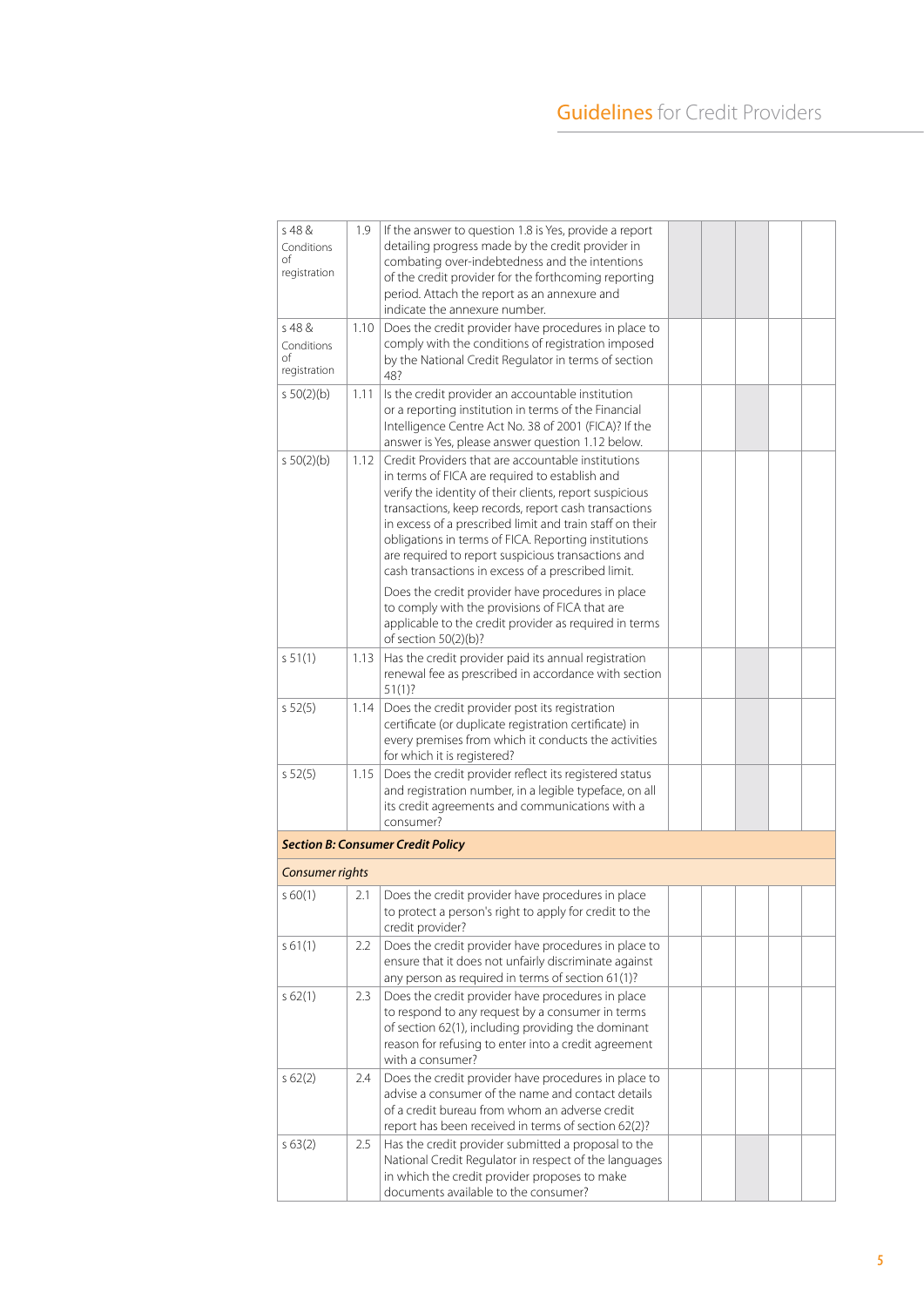|                            | 2.6 | If the answer to question 2.5 is Yes, has the proposal<br>been approved by the National Credit Regulator?                                                                                                                                                                                                                                          |  |  |  |
|----------------------------|-----|----------------------------------------------------------------------------------------------------------------------------------------------------------------------------------------------------------------------------------------------------------------------------------------------------------------------------------------------------|--|--|--|
| 564(1)                     | 2.7 | Does the credit provider make documents available<br>in plain and understandable language in terms of<br>section 64(1)?                                                                                                                                                                                                                            |  |  |  |
| 565(3)                     | 2.8 | Does the credit provider charge a fee for the delivery<br>of an original copy of any document required to be<br>delivered in terms of the Act?                                                                                                                                                                                                     |  |  |  |
| 566(1)                     | 2.9 | Does the credit provider have procedures in place<br>to ensure that it does not discriminate against or<br>penalise a consumer when a consumer exercises,<br>asserts or seeks to uphold any right set out in this Act<br>or in a credit agreement?                                                                                                 |  |  |  |
|                            |     | Confidentiality, personal information and consumer credit records                                                                                                                                                                                                                                                                                  |  |  |  |
| 568(1)                     | 3.1 | Does the credit provider have procedures in place<br>to protect the confidentiality of a consumer's<br>confidential information?                                                                                                                                                                                                                   |  |  |  |
| s68(1)                     | 3.2 | Does the credit provider have procedures in place to<br>ensure that confidential information is only used for<br>the purposes provided for in the Act?                                                                                                                                                                                             |  |  |  |
| 568(1)                     | 3.3 | Does the credit provider have procedures in place to<br>ensure that confidential information is only released<br>or reported to the extent permitted or required in<br>the Act or other legislation?                                                                                                                                               |  |  |  |
| 569(2)                     | 3.4 | Does the credit provider have procedures in place to<br>ensure that all the information prescribed in section<br>69(2), (3) and (4) is reported to the national register<br>or a credit bureau within the prescribed time and in<br>the prescribed manner and form?                                                                                |  |  |  |
| 572(1)                     | 3.5 | Does the credit provider have procedures in place<br>to advise a person of any prescribed adverse<br>information concerning that person which the credit<br>provider intends to report to a credit bureau within<br>the prescribed time, before such information is<br>reported?                                                                   |  |  |  |
| 572(1)                     | 3.6 | With reference to question 3.5, does the credit<br>provider have procedures in place to provide the<br>consumer with a copy of the prescribed adverse<br>information to be reported to the credit bureau?                                                                                                                                          |  |  |  |
| Credit marketing practices |     |                                                                                                                                                                                                                                                                                                                                                    |  |  |  |
| s 74(1)                    | 4.1 | Does the credit provider offer any credit agreement<br>on the basis that the agreement will automatically<br>come into existence unless the consumer declines<br>the offer? Note that this is prohibited in terms of<br>section 74(1).                                                                                                             |  |  |  |
| 574(2)                     | 4.2 | Does the credit provider have procedures in place<br>to ensure that an offer to increase a credit limit<br>under a credit facility on the basis that the limit will<br>automatically be increased unless the consumer<br>declines the offer, will only be made as provided for<br>in terms of section 119(4)?                                      |  |  |  |
| 574(3)                     | 4.3 | Does the credit provider have procedures in place<br>to ensure that any amendment or alteration to<br>a credit agreement made on the basis that the<br>alternation or amendment will automatically take<br>effect unless rejected by the consumer, is only made<br>in accordance with the provisions of sections 104,<br>116(a), 118(3) or 119(4)? |  |  |  |

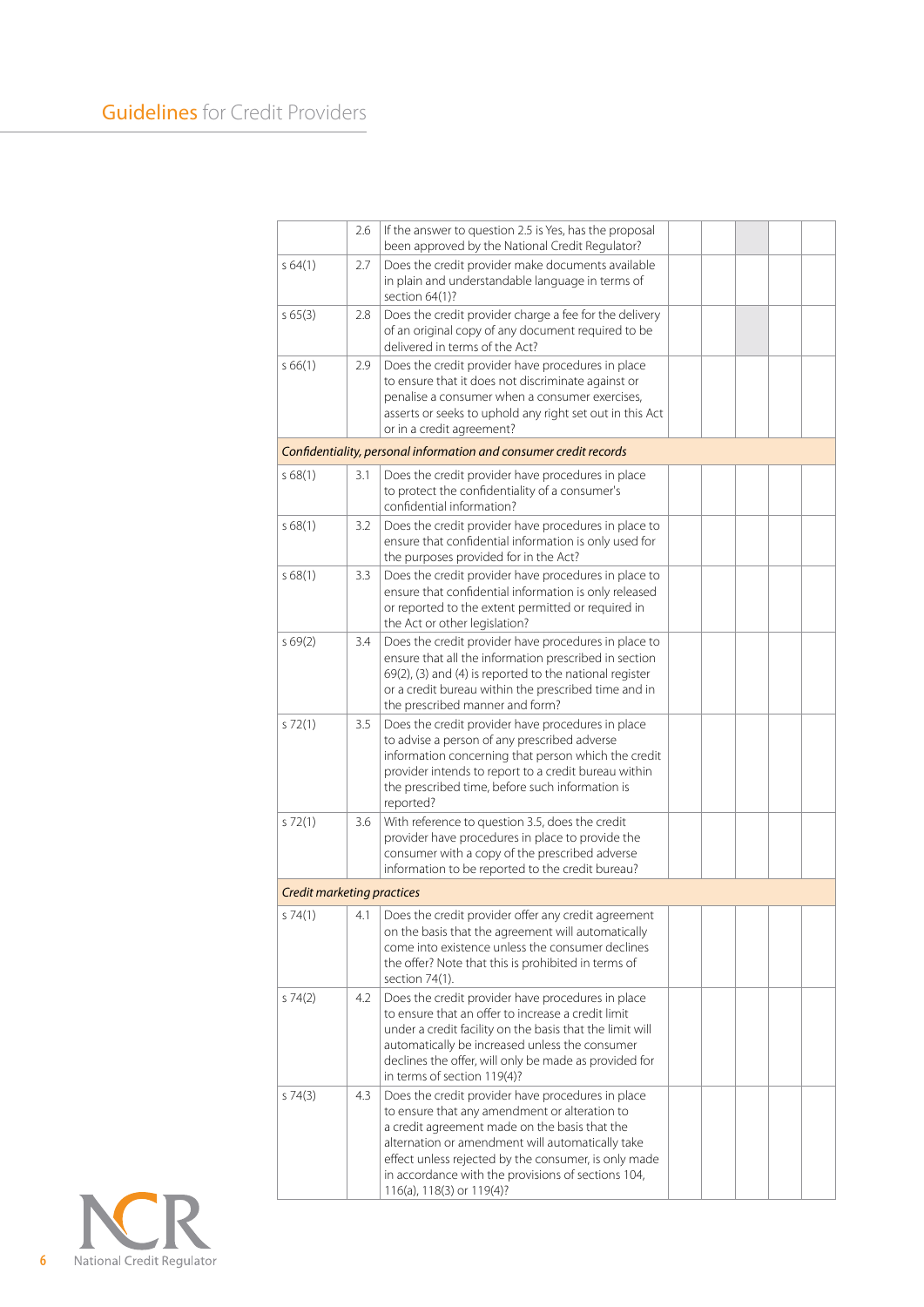| s $74(6)(a)$         | 4.4  | Does the credit provider have procedures in place<br>to ensure that the credit provider, when entering<br>into a credit facility, provides the consumer with the<br>option to decline a pre-approved annual credit limit<br>increase as contemplated in section 74(6)(a)?                                                                                                                                                               |  |  |  |
|----------------------|------|-----------------------------------------------------------------------------------------------------------------------------------------------------------------------------------------------------------------------------------------------------------------------------------------------------------------------------------------------------------------------------------------------------------------------------------------|--|--|--|
| 574(6)(b)            | 4.5  | Does the credit provider have procedures in place<br>to ensure that the credit provider, when entering<br>into a credit agreement, provides the consumer<br>with the option to be excluded from tele-marketing<br>campaigns, from any marketing or customer lists or<br>any mass distribution of email or sms messages as<br>contemplated in section 74(6)(b)?                                                                          |  |  |  |
| 574(7)<br>(a) Reg 58 | 4.6  | Does the credit provider maintain a register of all<br>options selected by the consumer in terms of section<br>74(6) and in accordance with the requirements set<br>out in regulation 58?                                                                                                                                                                                                                                               |  |  |  |
| s 74(7)(b)           | 4.7  | Does the credit provider have procedures in place to<br>ensure that it does not act in any manner contrary<br>to the options selected by the consumer in terms of<br>section 74(6)?                                                                                                                                                                                                                                                     |  |  |  |
| s 74(7)(b)           | 4.8  | Does the credit provider conduct monitoring of<br>compliance with the procedures referred to in<br>question 4.7?                                                                                                                                                                                                                                                                                                                        |  |  |  |
|                      | 4.9  | If the answer to question 4.8 is Yes, has the<br>monitoring referred to in question 4.8 above<br>revealed any instances of non-compliance? If Yes,<br>please provide details thereof in an annexure hereto<br>and indicate the annexure number.                                                                                                                                                                                         |  |  |  |
| 576(4)               | 4.10 | Does the credit provider have procedures in place<br>to ensure that an advertisement contemplated in<br>section 76(4) does not advertise a form of credit<br>that is unlawful and is not misleading, fraudulent or<br>deceptive?                                                                                                                                                                                                        |  |  |  |
| 576(4)               | 4.11 | Does the credit provider have procedures in place<br>to ensure that an advertisement contemplated<br>in section 76(4) that contains a statement of<br>comparative credit costs: - shows costs for each<br>alternative being compared, - shows rates of<br>interest, - shows all other costs of credit for each<br>alternative, - is set out in accordance with regulation<br>21(4), and - is accompanied by the prescribed<br>warnings? |  |  |  |
| Reg 21(2)            |      | 4.12   Does the credit provider have procedures in place to<br>ensure that any advertisement that discloses only the<br>interest rate, or the maximum and minimum interest<br>rate, indicates that an initiation fee and a service fee<br>will be charged if such fees are applicable?                                                                                                                                                  |  |  |  |
| Reg 21(3)            | 4.13 | Does the credit provider have procedures in place<br>to ensure that an advertisement that discloses a<br>monthly instalment, or any other cost of credit, also<br>discloses: - the instalment amount, - the number<br>of instalments, - the total amount of all instalments<br>(including interest, fees and compulsory insurance), -<br>the interest rate, and - the residual or final amount<br>payable (if any)?                     |  |  |  |
| Reg 21(6)            | 4.14 | Does the credit provider have procedures in place to<br>ensure that an advertisement or a direct solicitation<br>for credit does not contain the following statements<br>or phrases (or similar phrases): - "no credit checks<br>required", - "blacklisted consumers welcome", or -<br>"free credit"?                                                                                                                                   |  |  |  |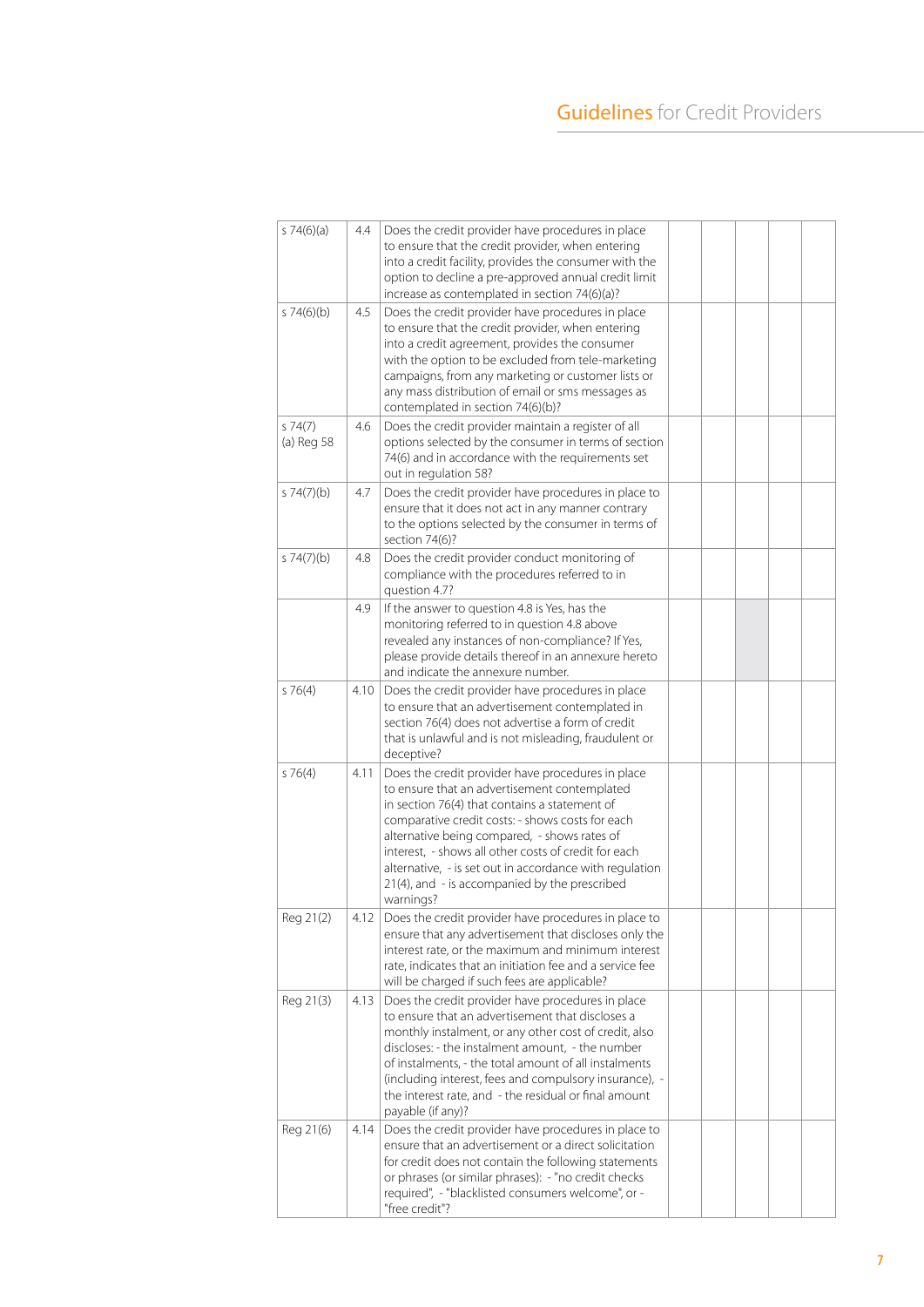| Reg 22(1)          | 4.15 | Does the credit provider have procedures in place<br>to ensure that the information disclosed in terms of<br>regulation 21(2) and (3) is of no smaller size than the<br>average font size used in the advertisement and is<br>displayed together?                                                                                                                                 |  |  |  |
|--------------------|------|-----------------------------------------------------------------------------------------------------------------------------------------------------------------------------------------------------------------------------------------------------------------------------------------------------------------------------------------------------------------------------------|--|--|--|
| Reg 22(2)<br>& (3) | 4.16 | Does the credit provider have procedures in place<br>to ensure that equal prominence is given to the<br>information disclosed in terms of regulations 21(2)<br>and (3), whether by audio or visual disclosure?                                                                                                                                                                    |  |  |  |
|                    |      | Over-indebtedness and reckless credit                                                                                                                                                                                                                                                                                                                                             |  |  |  |
|                    | 5.1  | Does the credit provider have a policy in place to<br>combat over-indebtedness and prevent reckless<br>credit?                                                                                                                                                                                                                                                                    |  |  |  |
|                    |      | If Yes, please attach a copy of this policy and indicate<br>the annexure number.                                                                                                                                                                                                                                                                                                  |  |  |  |
| 581(2)             | 5.2  | Does the credit provider have procedures in place to<br>conduct the assessment required in terms of section<br>81(2) prior to entering into a credit agreement?                                                                                                                                                                                                                   |  |  |  |
| s 81(3)            | 5.3  | Does the credit provider have procedures in place to<br>ensure that the credit provider does not enter into a<br>reckless credit agreement with a consumer?                                                                                                                                                                                                                       |  |  |  |
|                    | 5.4  | Does the credit provider provide staff training on the<br>procedures in place to combat over-indebtedness<br>and reckless credit as referred to in questions 5.1 to<br>5.3 above?                                                                                                                                                                                                 |  |  |  |
|                    | 5.5  | Does the credit provider conduct monitoring of<br>staff member's compliance with the policies and<br>procedures referred to in questions 5.1 to 5.3 above?                                                                                                                                                                                                                        |  |  |  |
|                    | 5.6  | If the answer to question 5.5 is Yes, has the<br>monitoring referred to in question 5.5 above<br>revealed any instances of non-compliance? If Yes,<br>please provide details thereof in an annexure hereto<br>and indicate the annexure number.                                                                                                                                   |  |  |  |
| Reg 23             | 5.7  | Does the credit provider have procedures in place to<br>complete and submit Form 15 to the National Credit<br>Regulator in respect of any credit extended in terms<br>of a school or student loan, an emergency loan or a<br>public interest credit agreement within 30 business<br>days of signature thereof or at the end of the month<br>in which the agreement was concluded? |  |  |  |
|                    |      | <b>Section C: Consumer Credit Agreements</b>                                                                                                                                                                                                                                                                                                                                      |  |  |  |
|                    |      | Unlawful agreements and provisions                                                                                                                                                                                                                                                                                                                                                |  |  |  |
| 589(2)             | 6.1  | Section 89(2) sets out circumstances in which a<br>credit agreement would be regarded unlawful.                                                                                                                                                                                                                                                                                   |  |  |  |
|                    |      | Does the credit provider have procedures in place<br>to ensure it does not enter into such unlawful credit<br>agreements?                                                                                                                                                                                                                                                         |  |  |  |
| 590(2)             | 6.2  | Section 90(2) declares certain provisions in a credit<br>agreement unlawful.<br>Does the credit provider have procedures in place to                                                                                                                                                                                                                                              |  |  |  |
|                    |      | ensure that its credit agreements do not contain any<br>of these unlawful provisions?                                                                                                                                                                                                                                                                                             |  |  |  |

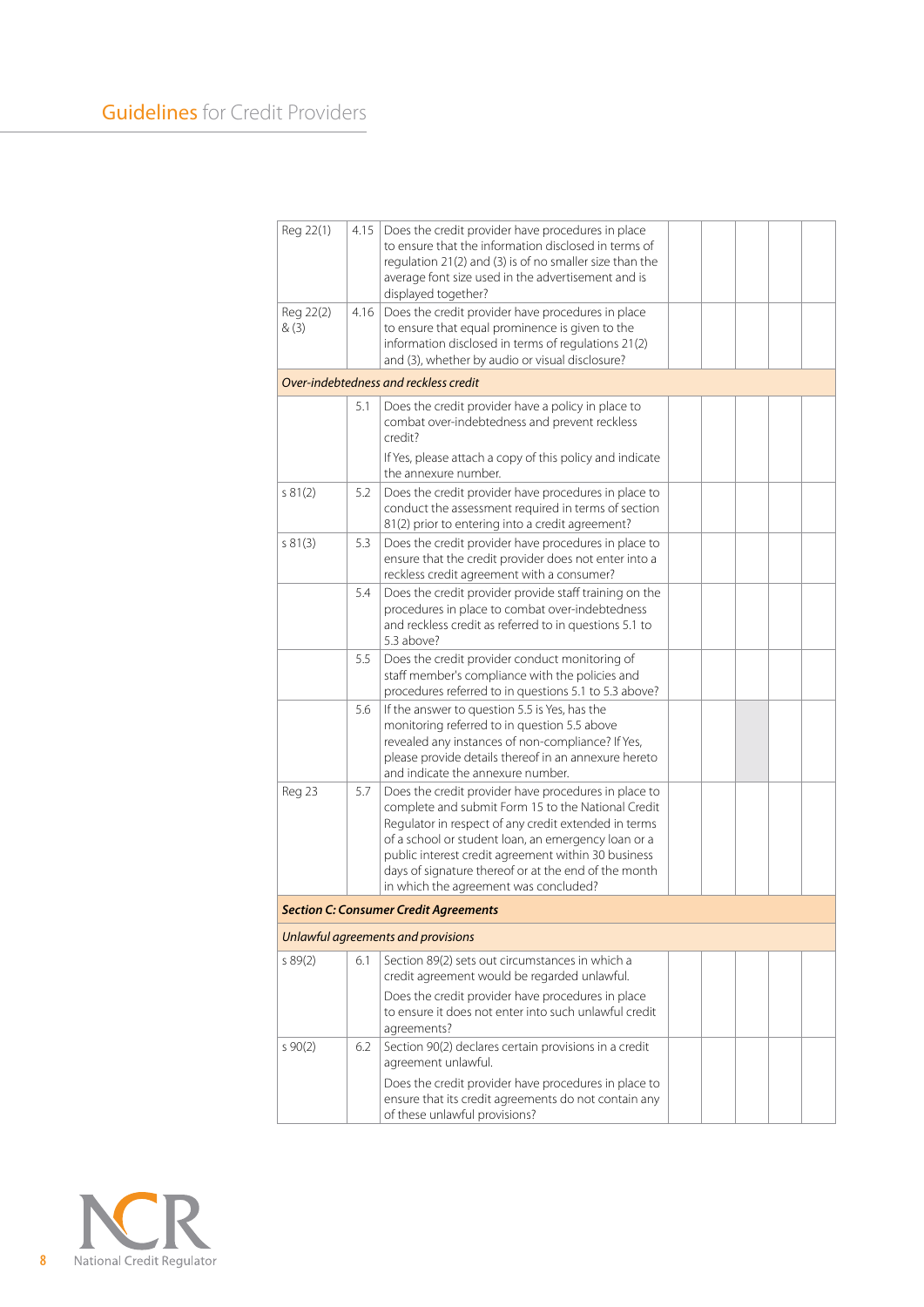| 590(2)(1)            | 6.3 | In terms of section 90(2)(I), the following provisions<br>in a credit agreement have been declared unlawful:                                                                                                                                                |  |  |  |
|----------------------|-----|-------------------------------------------------------------------------------------------------------------------------------------------------------------------------------------------------------------------------------------------------------------|--|--|--|
|                      |     | • where a consumer agrees to deposit his identity<br>document, credit or debit card, bank account or<br>ATM card or other similar document with the credit<br>provider;                                                                                     |  |  |  |
|                      |     | • where a consumer provides his personal<br>identification code or number to access an account<br>to the credit provider.                                                                                                                                   |  |  |  |
|                      |     | Does any credit agreement or supplementary<br>agreement of the purchaser contain such a<br>provision?                                                                                                                                                       |  |  |  |
| $s$ 91(a)            | 6.4 | In terms of section 91(a) a credit provider must not<br>enter into a supplementary agreement, or sign any<br>document, that contains a provision that would be<br>unlawful if it were included in a credit agreement.                                       |  |  |  |
|                      |     | Does the credit provider have procedures in place<br>to ensure that the provisions declared unlawful<br>in terms of section 90(2) are not included in any<br>supplementary agreement?                                                                       |  |  |  |
|                      |     | Disclosure, form and effect of credit agreements                                                                                                                                                                                                            |  |  |  |
| 592(1)               | 7.1 | In terms of Section 92(1) a credit provider must<br>provide a consumer with a pre-agreement statement<br>and quotation in Form 20 when entering into a small<br>credit agreement.                                                                           |  |  |  |
|                      |     | Does the credit provider have procedures in place to<br>comply with this requirement?                                                                                                                                                                       |  |  |  |
| $592(2)$ &<br>Reg 29 | 7.2 | When entering into an intermediate or large credit<br>agreement with a consumer, the credit provider<br>must provide the consumer with a pre-agreement<br>statement and a quotation in accordance with<br>section 92(2) and regulation 29?                  |  |  |  |
|                      |     | Does the credit provider have procedures in place to<br>comply with this requirement?                                                                                                                                                                       |  |  |  |
| 592(3)               | 7.4 | For a period of five business days after providing<br>a consumer with a quote in respect of a small<br>agreement, a credit provider must enter into<br>that agreement at the request of a consumer in<br>accordance with section 92(3)(a).                  |  |  |  |
|                      |     | Does the credit provider have procedures in place to<br>give effect to this?                                                                                                                                                                                |  |  |  |
| 592(3)               | 7.5 | For a period of five business days after providing a<br>consumer with a quote in respect of an intermediate<br>or large agreement, a credit provider must enter<br>into that agreement at the request of a consumer in<br>accordance with section 92(3)(b)? |  |  |  |
|                      |     | Does the credit provider have procedures in place to<br>give effect to this?                                                                                                                                                                                |  |  |  |
| 593(1)               | 7.6 | Section 93(1) provides that the credit provider must<br>deliver to the consumer, without charge, a copy of a<br>document that records their credit agreement.                                                                                               |  |  |  |
|                      |     | Does the credit provider have procedures in place to<br>give effect to this?                                                                                                                                                                                |  |  |  |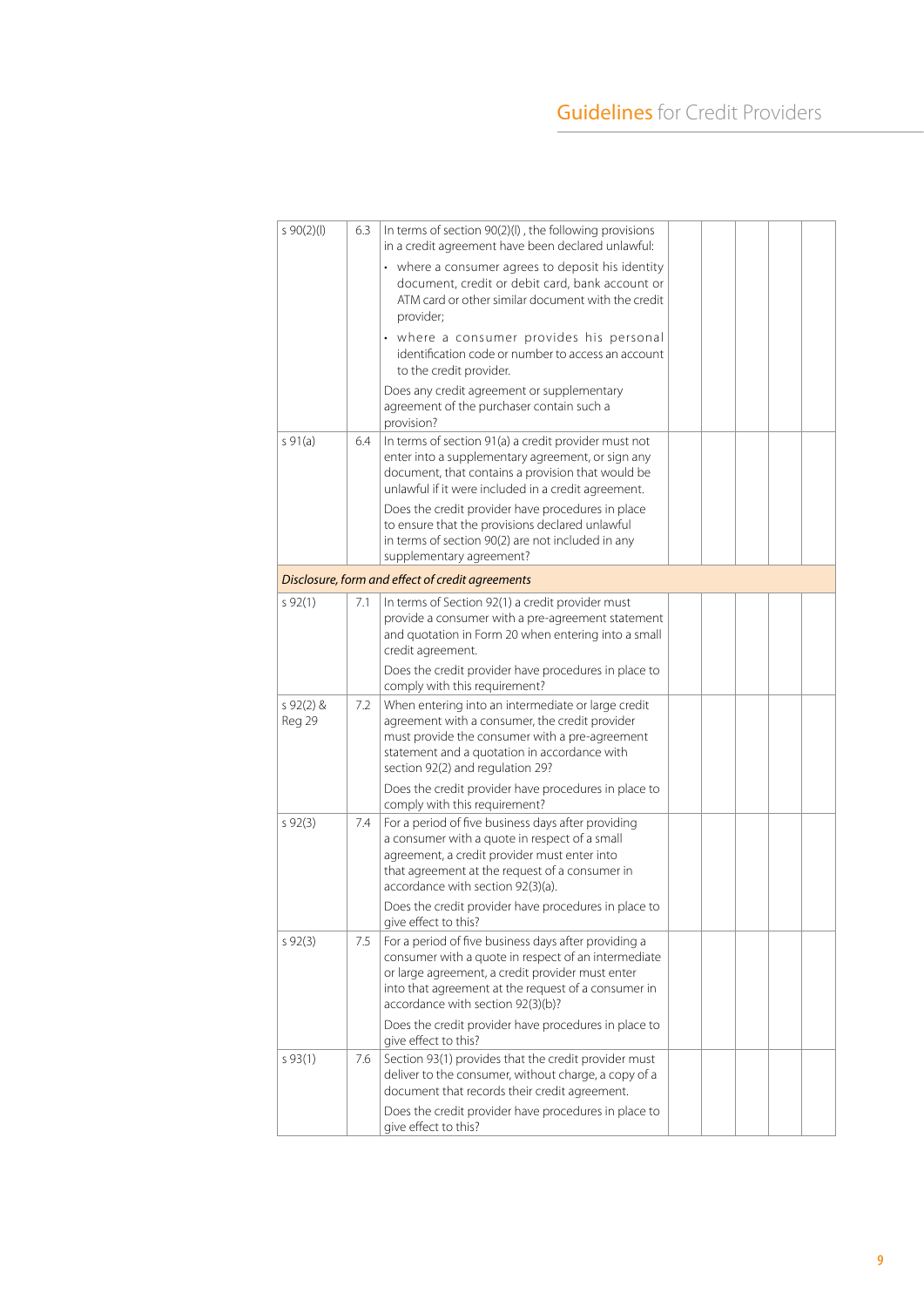| s $93(2)$ &<br>Reg 30 | 7.7 | Section 93(2) and regulation 30 provide that a<br>document that records a small agreement must<br>contain all the information set out in Form 20.2.<br>Does the document that records the small<br>agreement of the credit provider comply with this<br>requirement?                                                                                                                                 |  |  |  |
|-----------------------|-----|------------------------------------------------------------------------------------------------------------------------------------------------------------------------------------------------------------------------------------------------------------------------------------------------------------------------------------------------------------------------------------------------------|--|--|--|
| 593(3)<br>& Reg 31    | 7.8 | The requirements for intermediate and large<br>agreements are set out in regulation 31.<br>Does the document that records the credit provider's<br>intermediate or large agreement comply with these<br>requirements?                                                                                                                                                                                |  |  |  |
|                       |     | Consumer's liability, interest charges and fees                                                                                                                                                                                                                                                                                                                                                      |  |  |  |
| s 101(1)              | 8.1 | A credit provider may not require a consumer to pay<br>any costs other than that allowed in terms of the<br>section 101(1).<br>Does the credit provider have procedures in place to                                                                                                                                                                                                                  |  |  |  |
| s 101(1)              | 8.2 | comply with this requirement?<br>Does the credit provider monitor whether the<br>maximum rates or charges prescribed in terms of                                                                                                                                                                                                                                                                     |  |  |  |
|                       | 8.3 | section 101(1) are exceeded?<br>If the answer to question 8.2 is Yes, has this<br>monitoring revealed any instances of non-<br>compliance? If yes, please provide details thereof<br>in a separate annexure and indicate the annexure<br>number.                                                                                                                                                     |  |  |  |
| s 102(2)              | 8.4 | Section 102(1) allows certain fees and costs to<br>be included in the principal debt in respect of<br>instalment agreements, mortgage agreements,<br>secured loans or leases. In terms of section 102(2),<br>the credit provider may not charge the consumer<br>more than the actual amount paid or the fair market<br>value of the service.<br>Does the credit provider have procedures in place to |  |  |  |
| s 103(3)              | 8.5 | comply with this requirement?<br>In terms of section 103(3), the credit provider may<br>not debit any interest charge before the end of the<br>day to which the interest applies.<br>Does the credit provider have procedures in place to<br>comply with this requirement?                                                                                                                           |  |  |  |
| s 103(4)              | 8.6 | In terms of section 103(4), a credit agreement may<br>provide for an interest rate to vary during the term of<br>the agreement if the variation is fixed in accordance<br>with a reference rate stipulated in the agreement.<br>Does the credit provider have procedures in place to<br>comply with this requirement?                                                                                |  |  |  |
| Reg 40                | 8.7 | Regulation 40 prescribes the manner in which<br>interest must be calculated.<br>Does the credit provider have procedures in place to<br>ensure that interest is calculated in accordance with<br>this requirement?                                                                                                                                                                                   |  |  |  |
| Reg 42, 43<br>& 44    | 8.8 | Regulations 42, 43 and 44 prescribe the maximum<br>interest rate, initiation fee and service fee that may<br>be levied.<br>Does the credit provider have procedures in place to<br>ensure that these are not exceeded in respect of a<br>credit agreement?                                                                                                                                           |  |  |  |

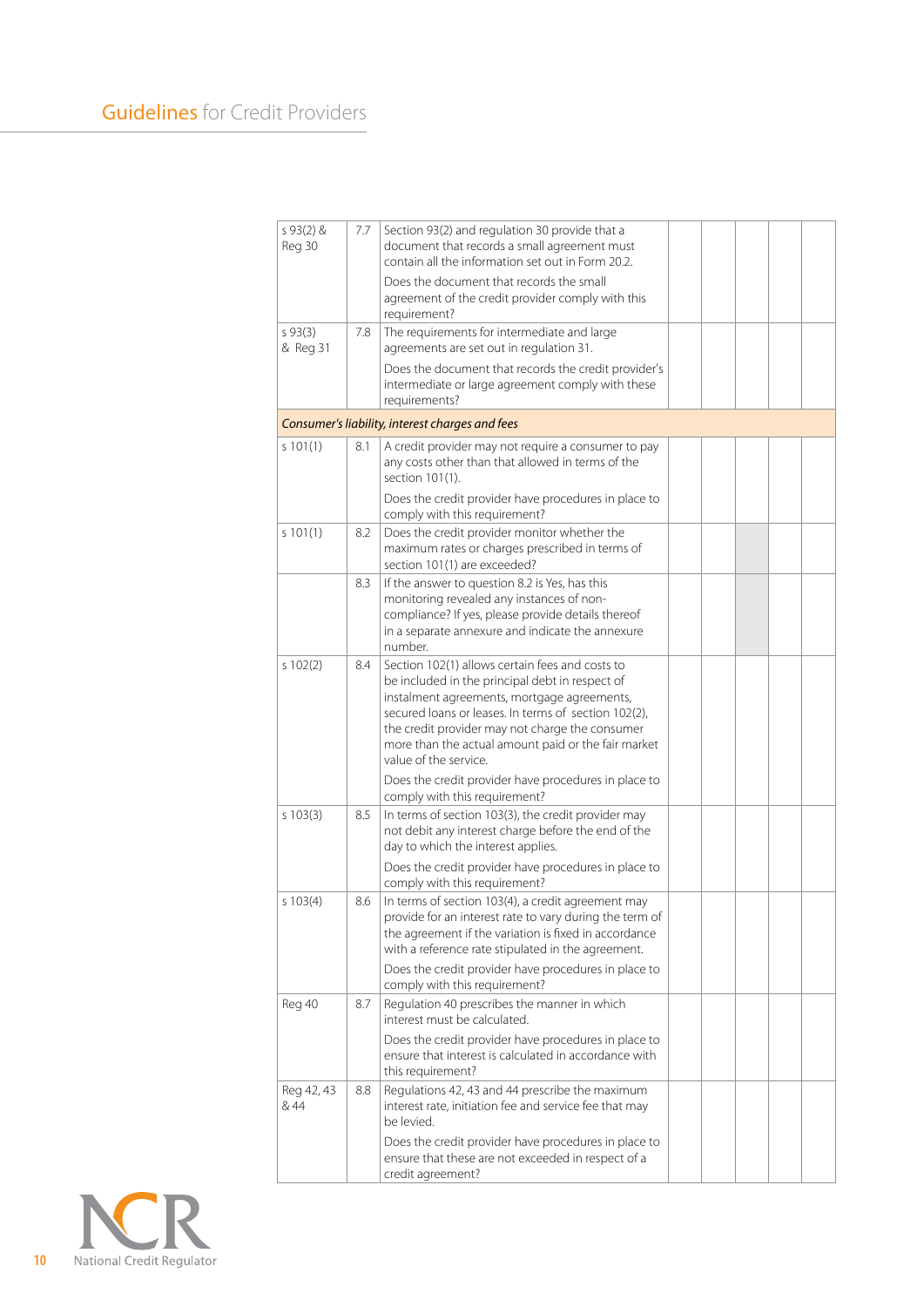| s 103(5)         | 8.9  | In terms of section 103(5), once a consumer is in<br>default, the cost of credit amounts that accrue in<br>terms section 101(a) to (g) may not exceed the<br>unpaid balance of the principal debt at the time of<br>default.                                                                                                                                        |  |  |  |
|------------------|------|---------------------------------------------------------------------------------------------------------------------------------------------------------------------------------------------------------------------------------------------------------------------------------------------------------------------------------------------------------------------|--|--|--|
|                  |      | Does the credit provider have procedures in place to<br>comply with this requirement?                                                                                                                                                                                                                                                                               |  |  |  |
| s 106(4)         | 8.10 | In terms of section 106(1) and / or (3), a credit<br>provider may require a consumer to maintain credit<br>insurance. In terms of section 106(4), the credit<br>provider must give and inform the consumer of the<br>right to waive that proposed policy and substitute a<br>policy of the consumer's own choice.                                                   |  |  |  |
|                  |      | Does the credit provider have procedures in place to<br>comply with this?                                                                                                                                                                                                                                                                                           |  |  |  |
| s 106(5)(b)      | 8.11 | In terms of section 106(5)(b), where a credit<br>provider arranges an insurance policy on behalf of a<br>consumer, the credit provider must disclose the cost<br>to the consumer of the insurance supplied.                                                                                                                                                         |  |  |  |
|                  |      | The credit provider must also disclose the amount<br>of any fee, commission, remuneration or benefit<br>receivable by the credit provider in respect thereof.                                                                                                                                                                                                       |  |  |  |
|                  |      | Does the credit provider have procedures in place to<br>disclose these amounts to the consumer in Form 21?                                                                                                                                                                                                                                                          |  |  |  |
| s 106(6)(a)      | 8.12 | In terms of section 106(6)(a), where a consumer<br>elects to substitute an insurance policy of the<br>consumer's own choice, the credit provider may<br>require that the consumer allow the credit provider<br>to pay the premiums due under the policy and then<br>bill the consumer for those premiums.                                                           |  |  |  |
|                  |      | Does the credit provider have procedures in place<br>to obtain an instruction from the consumer to this<br>effect in Form 22?                                                                                                                                                                                                                                       |  |  |  |
| s 106(6)(b)      | 8.13 | In terms of section 106(6)(b), where the consumer<br>elects to substitute an insurance policy of the<br>consumer's own choice, a credit provider may<br>require the consumer to name the credit provider as<br>a loss payee under an insurance policy.                                                                                                              |  |  |  |
|                  |      | Does the credit provider have procedures in place<br>to obtain an instruction from the consumer to this<br>effect in Form 23?                                                                                                                                                                                                                                       |  |  |  |
|                  |      | <b>Section D: Collection and Repayment Practices</b>                                                                                                                                                                                                                                                                                                                |  |  |  |
|                  |      | Debt enforcement by repossession or judgment                                                                                                                                                                                                                                                                                                                        |  |  |  |
| s 127(1)<br>&(2) | 9.1  | In terms of section 127(1), a consumer who has<br>entered into an instalment agreement, secured<br>loan or lease may give notice to a credit provider to<br>terminate the agreement and return the goods to<br>the credit provider. The consumer may also require<br>the credit provider to sell the goods.<br>Within 10 business days thereof, and in terms of the |  |  |  |
|                  |      | section 127(2), the credit provider must give the<br>consumer written notice setting out the estimated<br>value of the goods.                                                                                                                                                                                                                                       |  |  |  |
|                  |      | Does the credit provider have procedures in place to<br>comply with this requirement?                                                                                                                                                                                                                                                                               |  |  |  |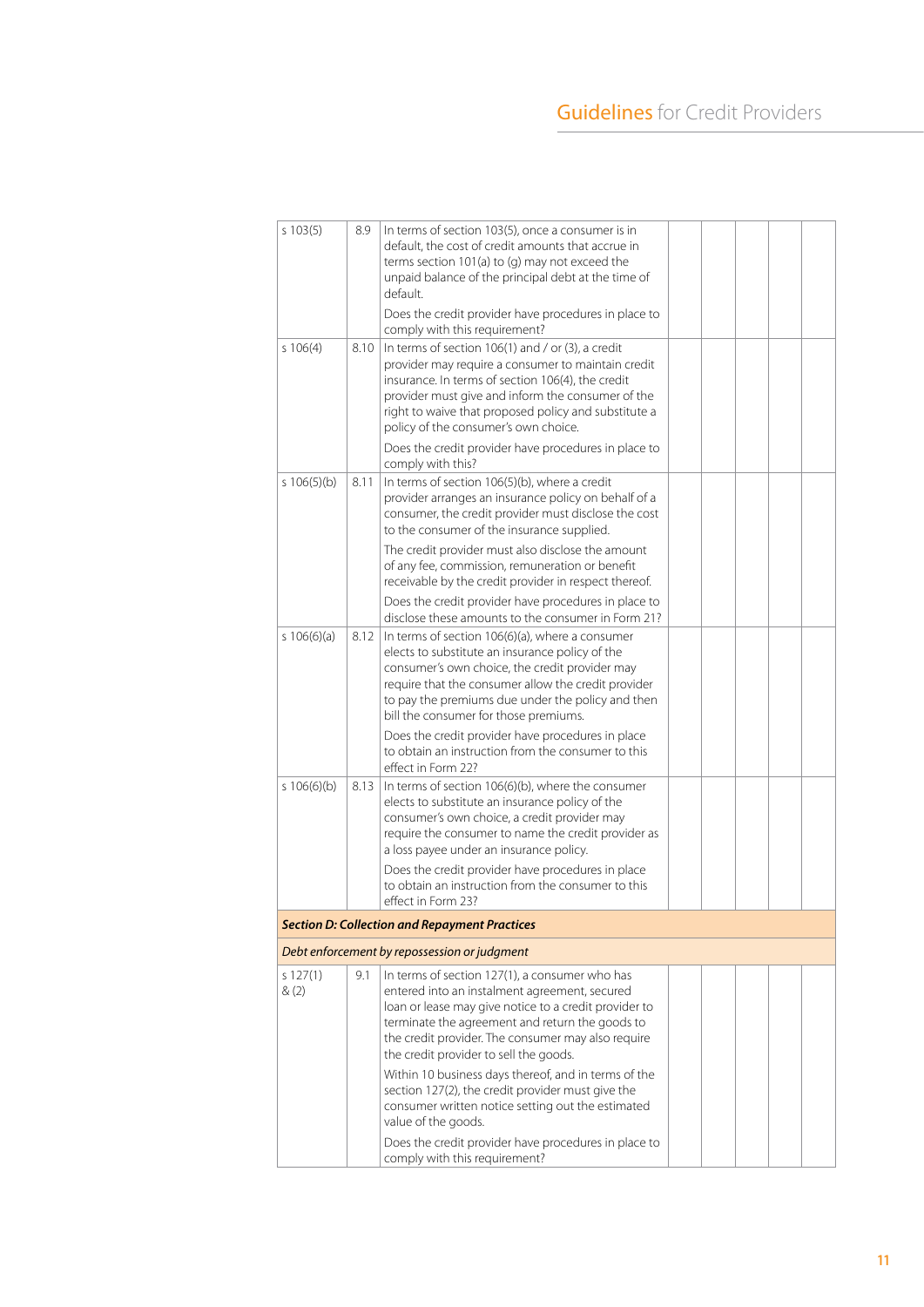| s 127(3)             | 9.2 | In terms of section 127(3), a consumer may, within 10<br>days after receipt of a notice referred to in question<br>9.1, withdraw the notice to terminate the agreement<br>and resume possession of any goods that are in<br>the credit provider's possession (provided that the<br>consumer may not act in terms of this section if the<br>consumer is in default of the credit agreement).<br>Does the credit provider have procedures in place to |  |  |  |
|----------------------|-----|-----------------------------------------------------------------------------------------------------------------------------------------------------------------------------------------------------------------------------------------------------------------------------------------------------------------------------------------------------------------------------------------------------------------------------------------------------|--|--|--|
|                      |     | comply with this requirement?                                                                                                                                                                                                                                                                                                                                                                                                                       |  |  |  |
| s 127(5)             | 9.3 | In terms of section 127(5), after selling the goods<br>referred to in question 9.2, the credit provider must<br>give the consumer written notice of the following: -<br>the settlement value of the agreement prior to the<br>sale, - the gross amount realised on the sale, and -<br>the net proceeds after deducting permitted default<br>charges and any reasonable costs allowed.                                                               |  |  |  |
|                      |     | Does the credit provider have procedures in place<br>to give the consumer written notice after selling<br>goods in terms of section 127 stating the required<br>information?                                                                                                                                                                                                                                                                        |  |  |  |
| s 129(1)(b)          | 9.4 | In terms of section 129(1), the credit provider must<br>give the consumer notice before commencing legal<br>proceedings to enforce a credit agreement.                                                                                                                                                                                                                                                                                              |  |  |  |
|                      |     | Does the credit provider have procedures in place to<br>comply with this requirement?                                                                                                                                                                                                                                                                                                                                                               |  |  |  |
| s 86(10) &<br>129(1) | 9.5 | The notice referred to in question 9.4 above must<br>comply with the requirements of section 129(1)(a) or<br>section 86(10), as the case may be.                                                                                                                                                                                                                                                                                                    |  |  |  |
|                      |     | Does the credit provider have procedures in place to<br>comply with these requirements?                                                                                                                                                                                                                                                                                                                                                             |  |  |  |
| s 130(1)             | 9.6 | A credit provider may approach the court for an<br>order to enforce a credit agreement only if the<br>consumer has been in default under that credit<br>agreement for at least 20 business days and the<br>requirements of the section 130(1) have been met.                                                                                                                                                                                        |  |  |  |
|                      |     | Does the credit provider have procedures in place to<br>comply with these requirements?                                                                                                                                                                                                                                                                                                                                                             |  |  |  |
| s $130(3)(a)$        | 9.7 | A credit provider may not approach the court for<br>an order to enforce a credit agreement to which<br>sections 127, 129 or 131 apply, unless the procedures<br>contained in those sections have been complied<br>with.                                                                                                                                                                                                                             |  |  |  |
|                      |     | Does the credit provider have procedures in place to<br>give effect to this?                                                                                                                                                                                                                                                                                                                                                                        |  |  |  |
| s 130(3)(b)          | 9.8 | A credit provider may not approach the court for an<br>order to enforce a credit agreement where a matter<br>arising under that credit agreement is pending<br>before the Tribunal.                                                                                                                                                                                                                                                                 |  |  |  |
|                      |     | Does the credit provider have procedures in place to<br>give effect to this?                                                                                                                                                                                                                                                                                                                                                                        |  |  |  |
| 5130(3)<br>(c)(i)    | 9.9 | A credit provider may not approach the court for<br>an order to enforce a credit agreement where the<br>matter is before a debt counsellor, alternative dispute<br>resolution agent, consumer court or ombud with<br>jurisdiction.                                                                                                                                                                                                                  |  |  |  |
|                      |     | Does the credit provider have procedures in place to<br>give effect to this?                                                                                                                                                                                                                                                                                                                                                                        |  |  |  |

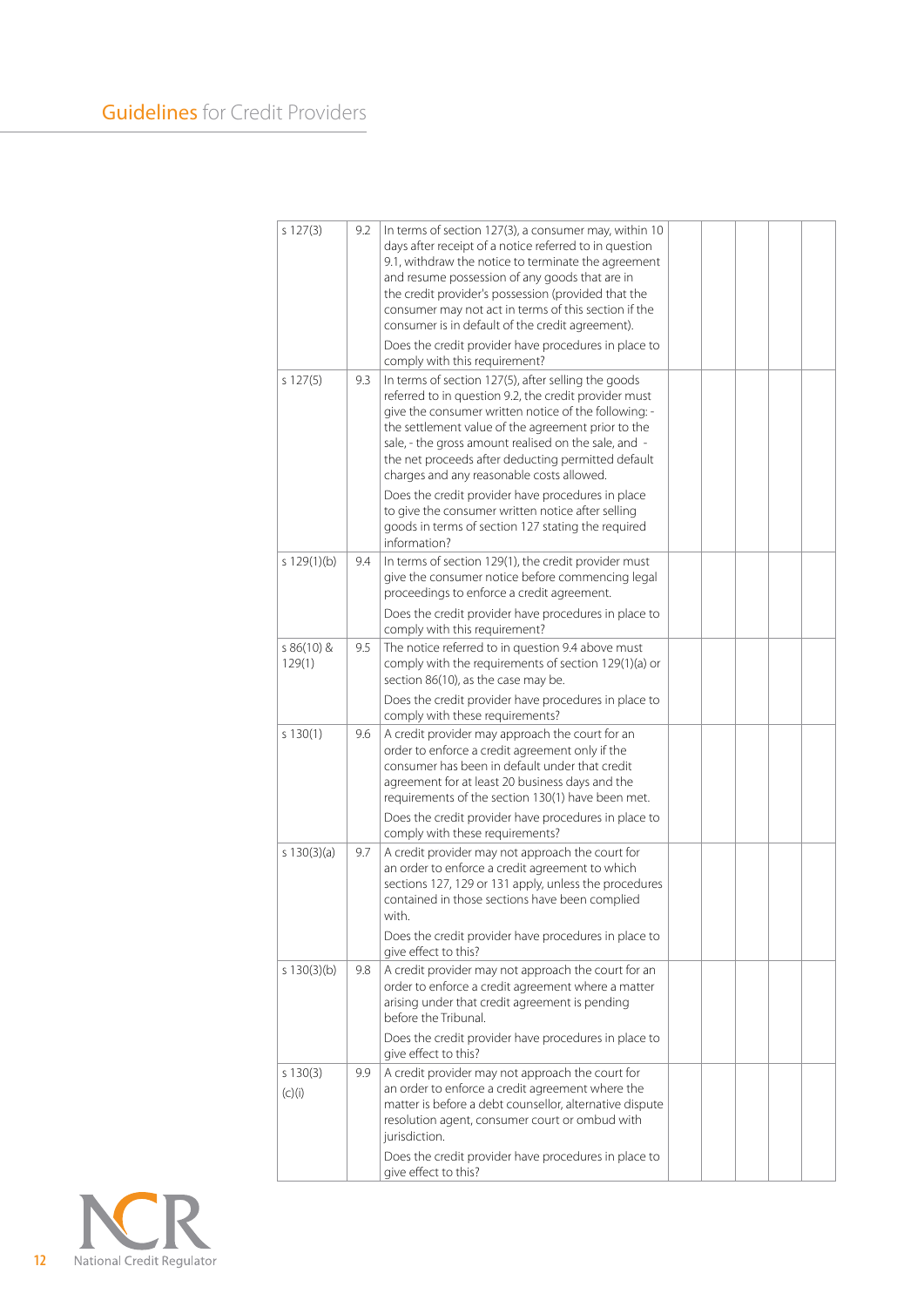| s 130(3)<br>(C)(ii)         | 9.10 | A credit provider may not approach the court for<br>an order to enforce a credit agreement where the<br>consumer has surrendered the property to the credit<br>provider and the property has not yet been sold.                                                                                                                                                                                                                                                                                                                                            |  |  |  |
|-----------------------------|------|------------------------------------------------------------------------------------------------------------------------------------------------------------------------------------------------------------------------------------------------------------------------------------------------------------------------------------------------------------------------------------------------------------------------------------------------------------------------------------------------------------------------------------------------------------|--|--|--|
|                             |      | Does the credit provider have procedures in place to<br>give effect to this?                                                                                                                                                                                                                                                                                                                                                                                                                                                                               |  |  |  |
| s 130(3)<br>9.11<br>(c)(ii) |      | A credit provider may not approach the court for<br>an order to enforce a credit agreement where the<br>consumer has agreed to a proposal made in terms of<br>section 129(1)(a) and acted in good faith in fulfilment<br>of that agreement.                                                                                                                                                                                                                                                                                                                |  |  |  |
|                             |      | Does the credit provider have procedures in place to<br>give effect to this?                                                                                                                                                                                                                                                                                                                                                                                                                                                                               |  |  |  |
| 5130(3)<br>(c)(ii)          | 9.12 | A credit provider may not approach the court for<br>an order to enforce a credit agreement where the<br>consumer has complied with an agreed plan as<br>contemplated in section 129(1)(a).                                                                                                                                                                                                                                                                                                                                                                 |  |  |  |
|                             |      | Does the credit provider have procedures in place to<br>give effect to this?                                                                                                                                                                                                                                                                                                                                                                                                                                                                               |  |  |  |
| s 130(3)<br>(c)(ii)         | 9.13 | A credit provider may not approach the court for<br>an order to enforce a credit agreement where the<br>consumer has brought the payments due under the<br>credit agreement up to date, as contemplated under<br>section 129(1)(a).                                                                                                                                                                                                                                                                                                                        |  |  |  |
|                             |      | Does the credit provider have procedures in place to<br>give effect to this?                                                                                                                                                                                                                                                                                                                                                                                                                                                                               |  |  |  |
| s 133(1)                    | 9.14 | Prohibited collection and enforcement practices are<br>specified in terms of section 133. A credit provider,<br>or any agent of the credit provider, must not,<br>amongst other things, make use of the consumer's<br>original identity document, credit or debit card, bank<br>account or ATM card or any such similar device and/<br>or the personal identification number used to access<br>such card or device in any manner whatsoever when<br>collecting on or enforcing a credit agreement?<br>Does the credit provider have procedures in place to |  |  |  |
|                             |      | comply with this requirement?                                                                                                                                                                                                                                                                                                                                                                                                                                                                                                                              |  |  |  |
|                             |      | <b>Section E: Record-Keeping and Registers</b>                                                                                                                                                                                                                                                                                                                                                                                                                                                                                                             |  |  |  |
| Record-keeping              |      |                                                                                                                                                                                                                                                                                                                                                                                                                                                                                                                                                            |  |  |  |
| Reg 55(1)<br>(b)            | 10.1 | Does the credit provider have procedures in place to<br>retain the information required in terms of regulation<br>55(1)(b) in respect of each consumer?                                                                                                                                                                                                                                                                                                                                                                                                    |  |  |  |
| Reg 55(1)<br>(c)            | 10.2 | Does the credit provider have procedures in place to<br>retain the information required in terms of regulation<br>55(1)(c) in respect of its operations?                                                                                                                                                                                                                                                                                                                                                                                                   |  |  |  |
|                             | 10.3 | Does the credit provider maintain its records in<br>electronic format?                                                                                                                                                                                                                                                                                                                                                                                                                                                                                     |  |  |  |
|                             | 10.4 | If the answer to question 10.3 is Yes, does the credit<br>provider make use of the services of a third party to<br>store such records?                                                                                                                                                                                                                                                                                                                                                                                                                     |  |  |  |
| s 170 &<br>Reg 56           | 10.6 | Does the credit provider have procedures in place to<br>retain the information required in terms of regulation<br>55 for a period of three years from the date of<br>termination of the credit agreement, or in the case<br>of an application for credit that is refused or not<br>granted for any reason, from date of receipt of the<br>application?                                                                                                                                                                                                     |  |  |  |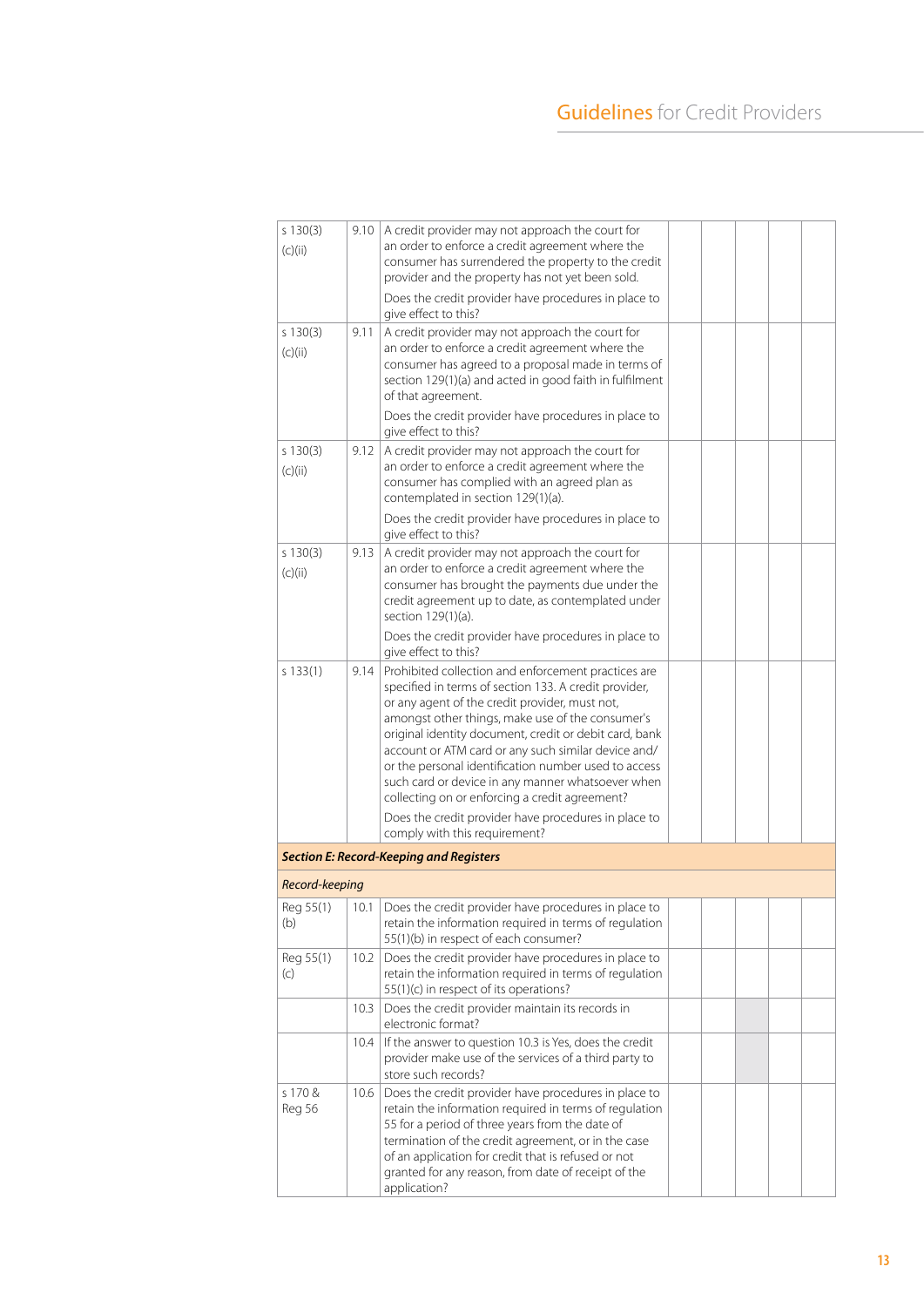| <b>Registers</b>           |      |                                                                                                                                                                                                                                                             |  |  |  |  |  |
|----------------------------|------|-------------------------------------------------------------------------------------------------------------------------------------------------------------------------------------------------------------------------------------------------------------|--|--|--|--|--|
| s $163(2)(b)$<br>& Reg 59  | 10.7 | Does the credit provider maintain a register of its<br>agents as required in terms of section 163(2)(b) and<br>in accordance with regulation 59?                                                                                                            |  |  |  |  |  |
| Reg 60                     | 10.8 | Does the credit provider maintain a register<br>of information in respect of each consumer as<br>prescribed by regulation 60(2)?                                                                                                                            |  |  |  |  |  |
|                            |      | <b>Section F: Compliance and Reporting</b>                                                                                                                                                                                                                  |  |  |  |  |  |
| <b>Statutory reporting</b> |      |                                                                                                                                                                                                                                                             |  |  |  |  |  |
| Reg 62<br>& 64             | 11.1 | Did the annual disbursements of the credit provider<br>exceed R15 million?                                                                                                                                                                                  |  |  |  |  |  |
| Reg 62<br>& 64             | 11.2 | If the answer to question 11.1 is yes, did the credit<br>provider complete and submit the statistical return in<br>Form 39 to the National Credit Regulator in respect<br>of the quarters and by the due dates referred to in<br>regulation 64?             |  |  |  |  |  |
| Reg 62<br>& 64             | 11.3 | If the answer to question 11.1 is no, did the credit<br>provider complete and submit the annual statistical<br>return in Form 39 for the period 1 January to 31<br>December by the 15th of February for the reporting<br>period?                            |  |  |  |  |  |
| Reg 62<br>& 65             | 11.4 | Did the credit provider submit its annual financial<br>statements, including the auditor or accounting<br>officer's report to the National Credit Regulator,<br>within 6 months after the credit provider's financial<br>year-end for the reporting period? |  |  |  |  |  |
| Reg 62<br>& 66             | 11.5 | Did the credit provider submit an annual financial<br>and operational return in Form 40 to the National<br>Credit Regulator, within 6 months after the credit<br>provider's financial year-end for the reporting<br>period?                                 |  |  |  |  |  |
| Reg 62<br>& 68             | 11.6 | Did the credit provider submit an assurance<br>engagement report as contemplated in regulation<br>68(2) to the National Credit Regulator, within 6<br>months after the credit provider's financial year-end<br>for the reporting period?                    |  |  |  |  |  |
| Compliance Assurance       |      |                                                                                                                                                                                                                                                             |  |  |  |  |  |
|                            | 12.1 | Describe how the credit provider monitors<br>compliance with the applicable provisions of the Act<br>and / or Regulations, with specific reference to the<br>following:                                                                                     |  |  |  |  |  |
|                            |      | • Procedures and controls in place to ensure<br>compliance,                                                                                                                                                                                                 |  |  |  |  |  |
|                            |      | Roles and responsibilities of key stakeholders, and                                                                                                                                                                                                         |  |  |  |  |  |
|                            |      | Internal reporting undertaken.                                                                                                                                                                                                                              |  |  |  |  |  |
|                            |      | Attach your answer as a separate annexure and<br>indicate the annexure number.                                                                                                                                                                              |  |  |  |  |  |

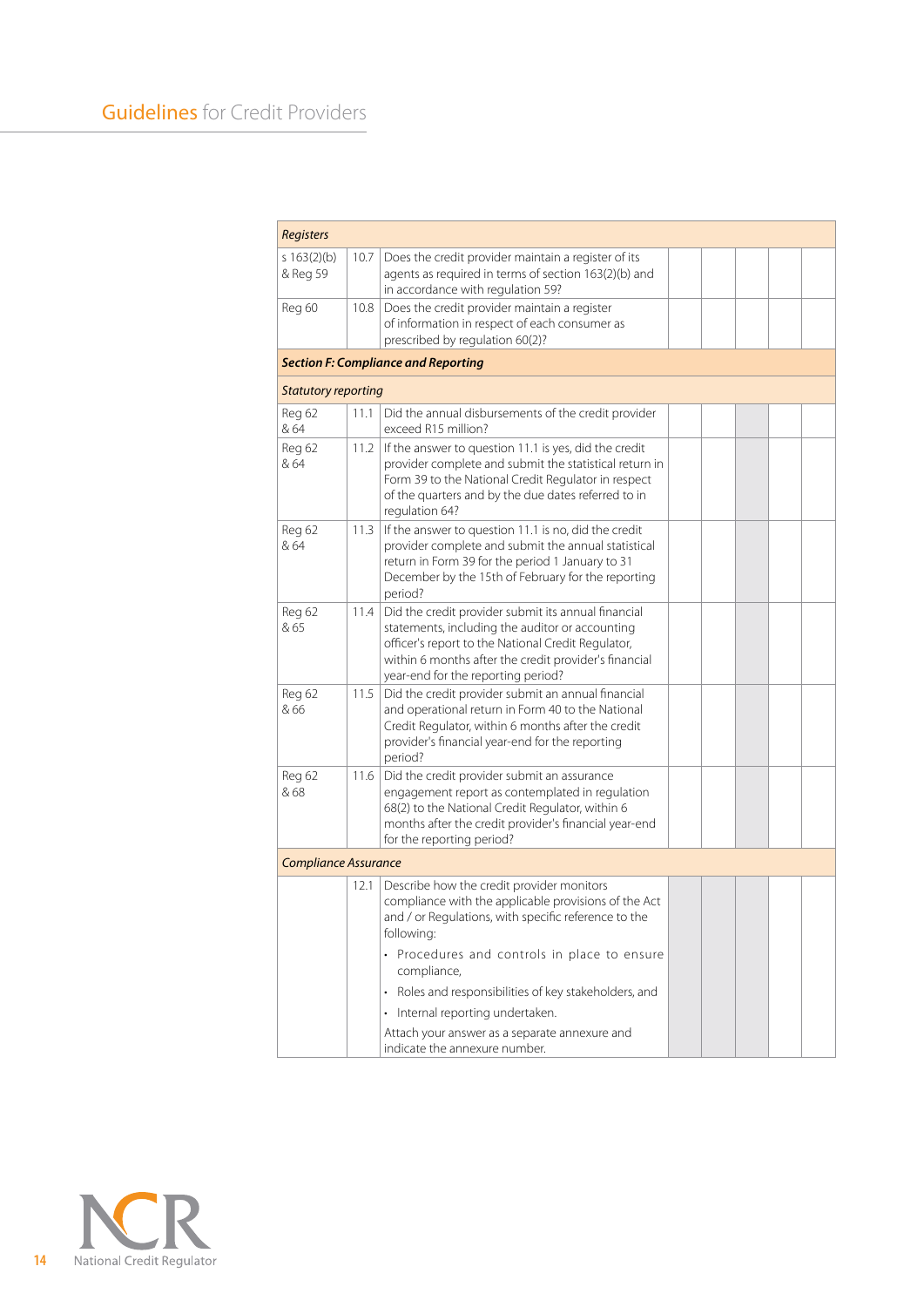| <b>Section G: Annexures</b> |              |                                      |  |
|-----------------------------|--------------|--------------------------------------|--|
| <b>Question No.</b>         | Annexure No. | Commentary or additional information |  |
|                             |              |                                      |  |
|                             |              |                                      |  |
|                             |              |                                      |  |
|                             |              |                                      |  |
|                             |              |                                      |  |
|                             |              |                                      |  |
|                             |              |                                      |  |
|                             |              |                                      |  |
|                             |              |                                      |  |
|                             |              |                                      |  |
|                             |              |                                      |  |
|                             |              |                                      |  |
|                             |              |                                      |  |
|                             |              |                                      |  |
|                             |              |                                      |  |
|                             |              |                                      |  |
|                             |              |                                      |  |
|                             |              |                                      |  |
|                             |              |                                      |  |
|                             |              |                                      |  |
|                             |              |                                      |  |

# **Compliance Report Sign-Off**

| I, the undersigned, do hereby report on behalf of ______________________________(name of credit                                                                                                                                                                                                                                                                                                                                 |  |
|---------------------------------------------------------------------------------------------------------------------------------------------------------------------------------------------------------------------------------------------------------------------------------------------------------------------------------------------------------------------------------------------------------------------------------|--|
| provider) with registration number __________________________(NCR registration number) for the                                                                                                                                                                                                                                                                                                                                  |  |
|                                                                                                                                                                                                                                                                                                                                                                                                                                 |  |
|                                                                                                                                                                                                                                                                                                                                                                                                                                 |  |
|                                                                                                                                                                                                                                                                                                                                                                                                                                 |  |
|                                                                                                                                                                                                                                                                                                                                                                                                                                 |  |
|                                                                                                                                                                                                                                                                                                                                                                                                                                 |  |
|                                                                                                                                                                                                                                                                                                                                                                                                                                 |  |
| Note: The Compliance Report must be signed by the credit provider, or in the case of a legal entity, by the<br>Chief Executive Officer, duly authorised thereto. If these parties are not available to sign, responsibility<br>may be formally delegated to a senior staff member to sign for and on behalf of the credit provider or Chief<br>Executive Officer and such delegation be attached to the report being submitted. |  |